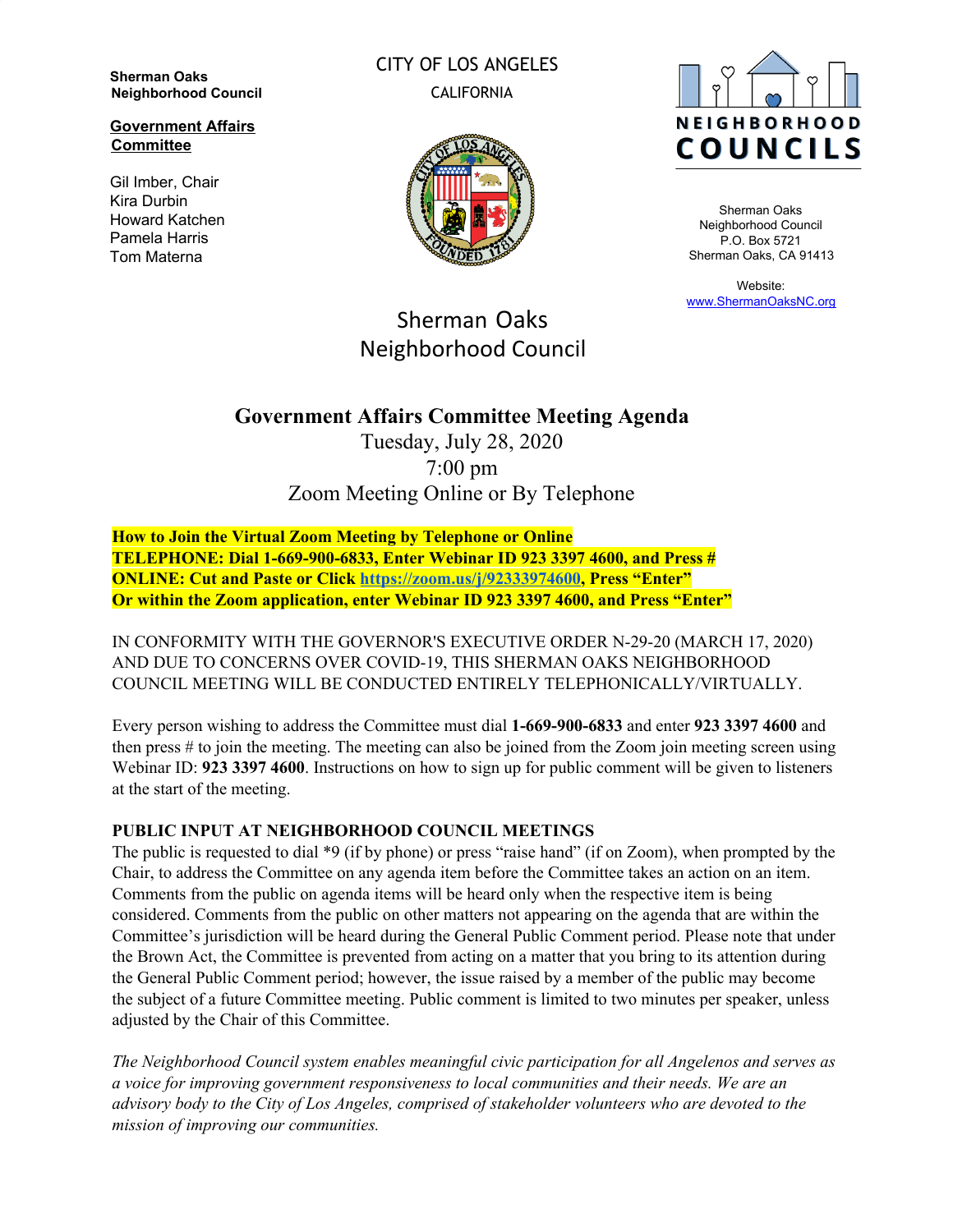Sherman Oaks Neighborhood Council Government Affairs Committee Agenda, Tuesday, July 28, 2020, 7:00 pm Page 2

**1. Call to Order**

### **2. Roll Call**

#### **3. Administrative Motions**

a. Approval of the minutes of the June 30, 2020 meeting.

#### **4. Comments by Public Officials**

#### **5. Chair's Report**

#### **6. Action Items Which May Be Voted Upon**

- a. [CF 20-0002-S101](https://cityclerk.lacity.org/lacityclerkconnect/index.cfm?fa=ccfi.viewrecord&cfnumber=20-0002-S101) / [CF 20-0002-S107.](https://cityclerk.lacity.org/lacityclerkconnect/index.cfm?fa=ccfi.viewrecord&cfnumber=20-0002-S107) SB 1120 (Atkins) / Cities and Counties / By Right Approval / Duplex and Lot Split Housing Developments / Environmental Review Exemption. -S101 is a city council file OPPOSING SB 1120, while -S107 is a city council file SUPPORTING SB 1120.
	- i. Possible Conversation with Kalban, Motion and Vote.
- b. [CF 20-0002-S81](https://cityclerk.lacity.org/lacityclerkconnect/index.cfm?fa=ccfi.viewrecord&cfnumber=20-0002-S81). Asian and Pacific Islander, Jewish, Immigrant and Other Communities / COVID-19 Pandemic / Denounce Anti-Asian Bigotry, Anti-Semitism, Hateful Speech, Violent Action.
	- i. Possible Motion and Vote.
- c. [CF 20-0866](https://cityclerk.lacity.org/lacityclerkconnect/index.cfm?fa=ccfi.viewrecord&cfnumber=20-0866). Independent Report / Demonstrations Against Police Brutality and Racism / Los Angeles Police Foundation / Donation. i. Possible Motion and Vote.
- d. [CF 20-0002-S94](https://cityclerk.lacity.org/lacityclerkconnect/index.cfm?fa=ccfi.viewrecord&cfnumber=20-0002-S94). Statewide Millionaire Tax / Safety Net Programs. i. Possible Motion and Vote.

### **7. Additional Items for Discussion**

- a. [CF 20-0762](https://cityclerk.lacity.org/lacityclerkconnect/index.cfm?fa=ccfi.viewrecord&cfnumber=20-0762). Municipal Wireless Network Initiative.
- b. Committee jurisdiction, procedure, and self-governance.
- c. Possible agenda items for next meeting.

### **8. Public Comments on Non-Agenda Items Within the Committee's Jurisdiction**

#### **9. Adjournment**

\*All Council File (CF) items contain a hyperlink to the applicable source legislation.

#### **THE AMERICAN WITH DISABILITIES ACT (ADA)**

As a covered entity under Title II of the Americans with Disabilities Act, the City of Los Angeles does not discriminate on the basis of disability and upon request will provide reasonable accommodation to ensure equal access to its programs, services, and activities. Sign language interpreters, assisted listening devices, or other auxiliary aids and/or services may be provided upon request. To ensure availability of